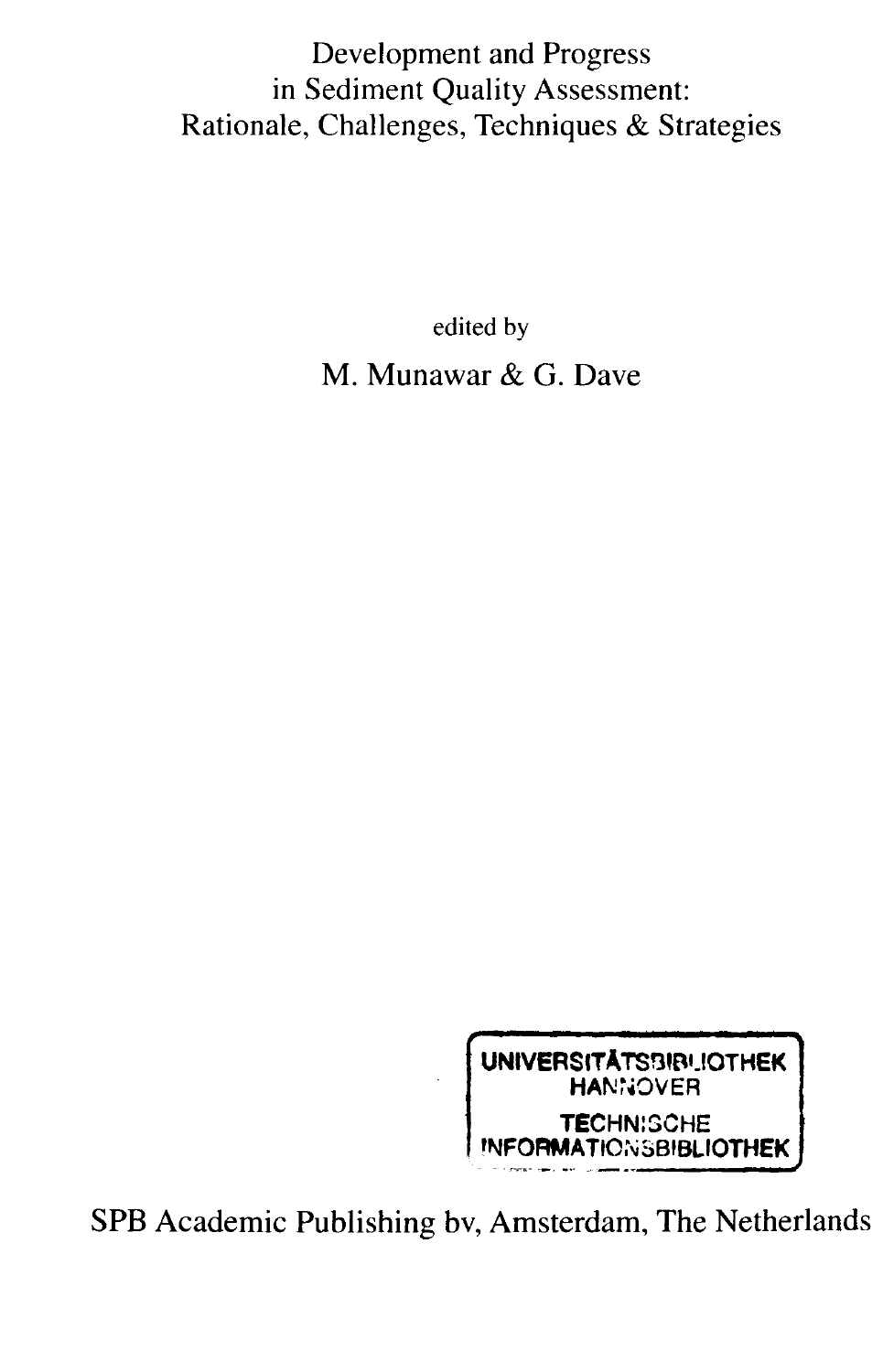## Table of Contents

| Preface                                                                                                                                                                                                                                          |      |
|--------------------------------------------------------------------------------------------------------------------------------------------------------------------------------------------------------------------------------------------------|------|
| Munawar, M. & G. Dave                                                                                                                                                                                                                            | ix   |
| Foreword                                                                                                                                                                                                                                         |      |
| Slv, P.G.                                                                                                                                                                                                                                        | xiii |
| Opening remarks                                                                                                                                                                                                                                  |      |
| Wallentinus, I.                                                                                                                                                                                                                                  | XV.  |
| <b>Chemical Assessment</b>                                                                                                                                                                                                                       |      |
| Metals in sediments: Remobilization and environmental hazards<br>Calmano. W.                                                                                                                                                                     | 1    |
| Organic contaminants in sediments of the Baltic Sea: Distribution, behaviour and<br>fate                                                                                                                                                         |      |
| Näf, C., J. Axelman & D. Broman<br>Metals in settling particles and surficial sediments off the Swedish Baltic coast                                                                                                                             | 15.  |
| 1988-1989<br>Lithner, G., D. Broman, C. Näf, H. Borg, A. Johansson, P. Kärrhage &<br>M. Larsson                                                                                                                                                  | 27   |
| <b>Bioassessment</b>                                                                                                                                                                                                                             |      |
| Research needs in sediment bioassay and toxicity testing<br>Crane, M., J. Everts, C. van de Guchte, F. Heimbach, I. Hill, P. Matthiessen<br>& J. Stronkhorst<br>The influence of sediment quality on functional aspects of marine benthic commu- | 49   |
| nities<br>Diaz, R. & R. Rosenberg                                                                                                                                                                                                                | 57   |
| Effects on lake benthos of metals from the Bersbo mine tailings, Southern Sweden<br>Lithner, G., A. Johansson & P. Kärrhage<br>Reference abundances of freshwater benthic fauna as a tool in sediment quality                                    | 69.  |
| assessment<br>de Poorter, L., J.M. Brils, F.C. Kerkum & C. van de Guchte                                                                                                                                                                         | 93   |
| Changes in overlying water quality and sediment toxicity to Hyallela azteca during<br>a 10-day sediment bioassay: Static vs. renewal regimens<br>Kubitz, J.A. & J.P. Giesv                                                                       | 101  |
| Toxicity assessment of slightly contaminated dredged material from the port of                                                                                                                                                                   |      |
| Rotterdam                                                                                                                                                                                                                                        |      |
| Stronkhorst, J., P. van den Hurk, T. Bowmer, A.M. Gerritsen & H. Klamer<br>Monitoring sediment toxicity in UK estuaries and offshore waters from 1990-1993                                                                                       | 115  |
| Thain, J.E., Y. Allen & P. Matthiessen<br>An improved and direct exposure bioassay using bacterial luminescence for sedi-                                                                                                                        | 127  |
| ment toxicity testing<br>Svenson, A., A. Cardoso, A. Thurén & G. Dave                                                                                                                                                                            | 143  |